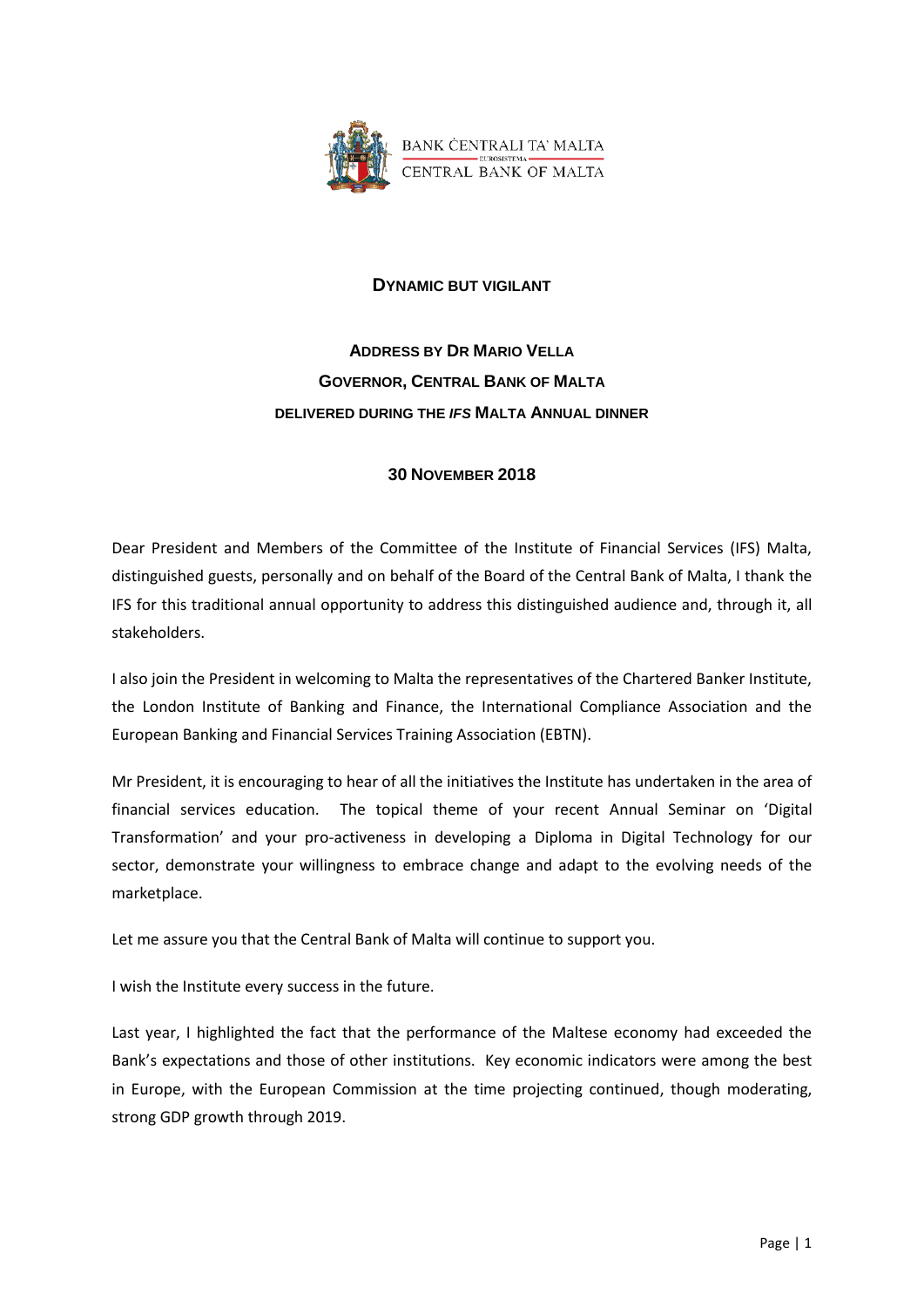This assessment can be broadly confirmed at the current juncture. GDP growth in the first half of 2018 averaged 5.4%, which is in line with the latest projections that the Central Bank published over the summer. The unemployment rate fell to a new record low of 3.8% in the second quarter of this year. Labour market participation, previously on the low side, now slightly exceeds the euro area average.

In the area of public finances, the general government balance remains in surplus, the debt-to-GDP ratio extended its downward path, and contingent liabilities, while still elevated, are now within the range observed in other countries. The external balance remains in surplus and inflationary pressures remain contained.

When compared with the information available a year ago, the economic record is even more impressive. Then, GDP growth in 2017 was recorded at 5.6%, now the latest vintage of data puts last year's growth rate at 6.7%. Growth in 2018 is also expected to be higher than previously expected. The European Commission's latest projections foresee growth this year at 5.4%, the second highest rate the European Union after that of Ireland. This compares with a projection of 4.9% in November 2017.

According to the European Commission, fast growth rates are expected to prevail through 2020, although as one might expect, the pace of expansion is set to moderate from recent highs, with annual growth reckoned to stand at 4.4% in 2020.

All this is positive news, but there is also some not so good news.

While the outlook for the Maltese economy remains bright, we have to acknowledge that the external environment is becoming less supportive than we expected a year ago, or even three months ago. Some of the external downside risks flagged by the Bank in recent projection rounds have started to materialise. Global economic growth has become more diverse across regions, with soft indicators suggesting that global trade is losing the buoyancy seen in 2017. Partly in response to the less benign economic conditions abroad, activity has also softened in the euro area.

The less favourable international environment partly reflects new restrictions on trade and the response of businesses' capital spending plans. In late 2017 and also in the course of 2018, the United States introduced additional trade protectionist measures, which have been followed by a degree of retaliation. Although these actions mostly concern trade between the United States and China, the overall impact may be considerably broader once global value chains and the effects of uncertainty on private spending are taken into account. This assessment is broadly confirmed by the latest assessments published by the IMF in October, and by the OECD a week ago. Indeed, year-onyear growth in world trade has slowed to 3.2% in the first half of this year, from the relatively fast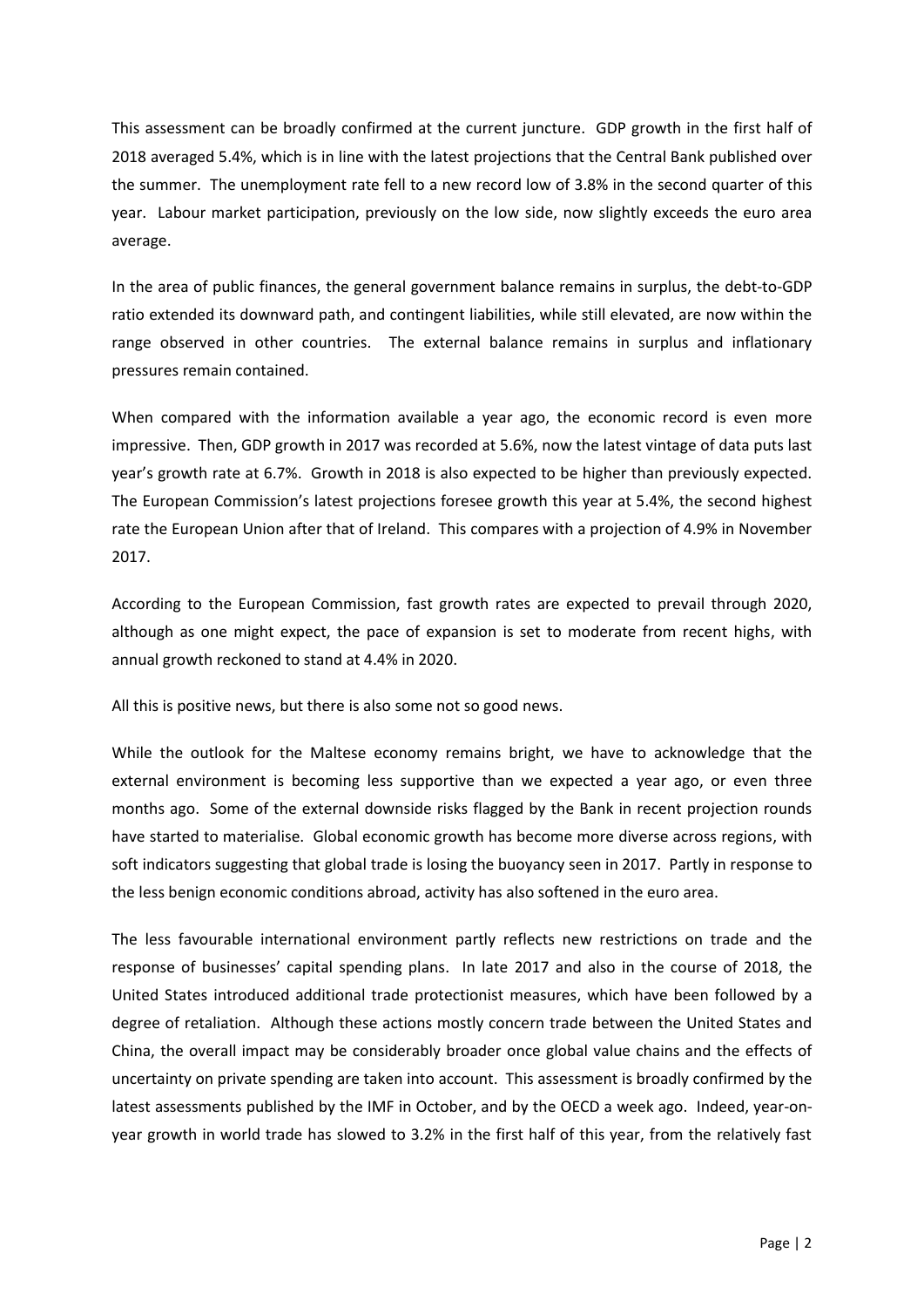growth of 5.0% recorded in 2017, while growth in container port traffic averaged 3.9% in the first nine months of this year, down from 6.5% in 2017.

Notwithstanding the deal reached during the special meeting of the European Council held on 25 November, the uncertainty surrounding the UK's future relations with the European Union continues. Should the deal be rejected, the immediate effect would be an amplification of the loss of momentum.

The European Central Bank continued to pursue an accommodative monetary policy throughout 2018, against the backdrop of a continued recovery in economic activity in the euro area as a whole, to ensure that inflation would converge sustainably to the target of below, but close to, 2% in the medium term.

Following very strong growth in 2017, real GDP in the euro area continued to expand during the first three quarters of this year, albeit at a slower pace, with an annual growth rate of 1.7% being registered in the third quarter. The latest information, while being somewhat weaker than expected, remains consistent with an ongoing economic expansion.

In turn, with the economy growing at rates above potential, and with the unemployment rate declining steadily, inflation should gain momentum. Indeed, the euro area inflation rate stood at 2.2% in October, up from 2.1% in September and from 1.4% a year earlier. That having been said, measures of underlying inflation, which strip out the contributions of volatile items such as energy and food, remain muted.

The situation in international financial markets during 2018 remained very challenging. Most asset classes today are in negative territory when compared to the start of the year, which is a very unusual phenomenon. Over the past year, developments in financial markets have been largely dominated by several political events, while generally positive economic news seemed to matter much less. These political events ranged from trade tensions, especially between the US and China, to Brexit-related developments, a slowdown in emerging market economies, most notably in Argentina and Turkey, and also the rise of populist movements in some European countries that have led to tensions, particularly between Italy and the European Commission. All this led to volatility in financial markets, with a constant turn in Risk-On /Risk-Off sentiment, which has made it more challenging for investment strategies.

As a Central Bank, financial market developments are of a direct interest to us as these have an impact on both the domestic banking system and the Central Bank itself. While such volatility in financial markets and persistence of interest rates at a relatively low level in Europe have continued to exert pressure on interest income flows and potential on capital gains, and hence impinge on profitability, nevertheless domestic banks have absorbed such turbulence relatively well. For the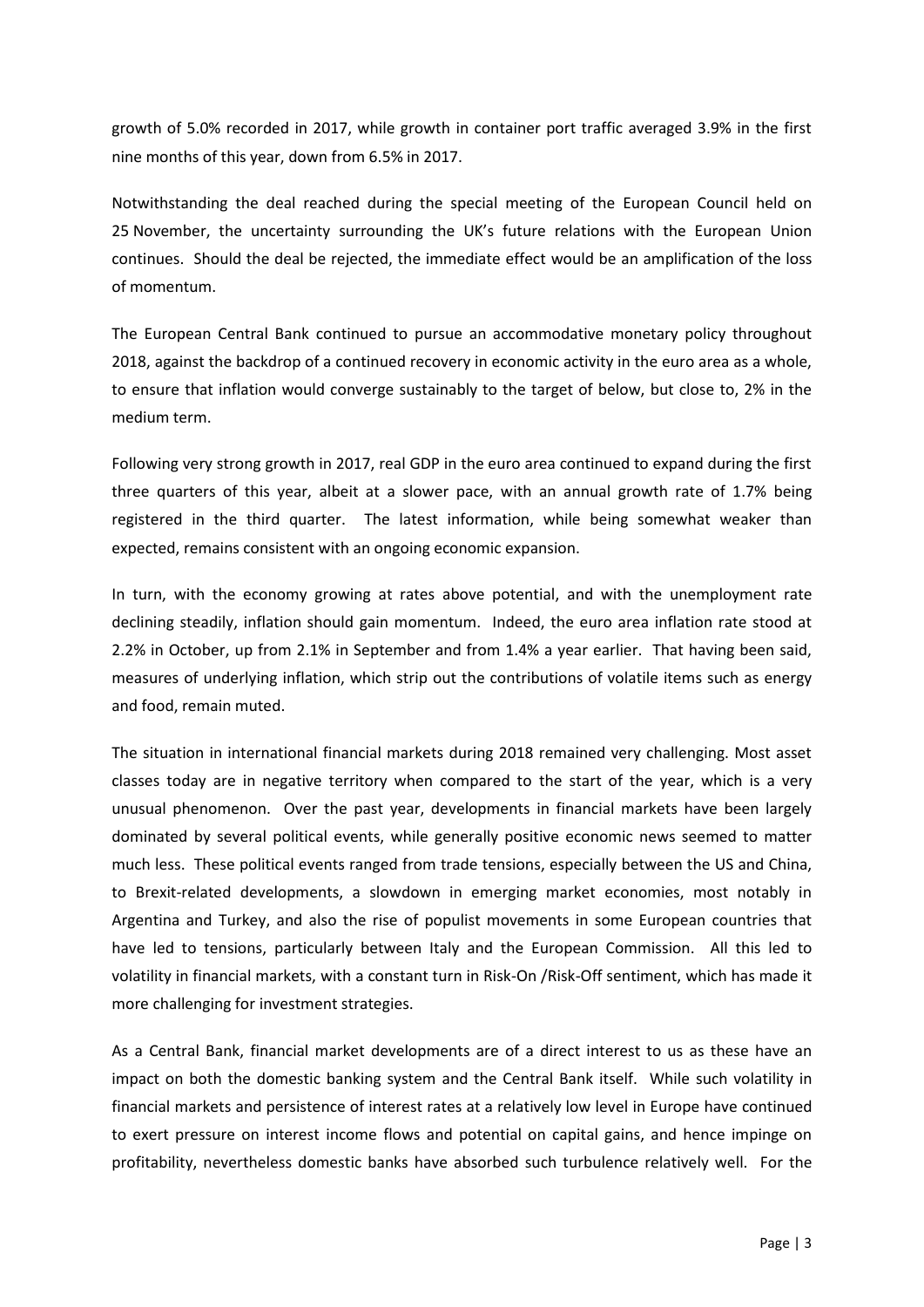year ahead, the situation is likely to remain equally challenging on interest income and profitability, as signs are emerging that world economic growth, including in Europe, is losing momentum. This could be also particularly challenging for the process of the normalization of the monetary policy stance in Europe, which is likely to be very gradual.

As you are all well aware, during 2018, the European Central Bank gradually scaled back the nonstandard monetary policy measures that it had introduced to combat the risks of a long period of low inflation and possible deflation. In January, the monthly purchases in terms of the Asset Purchase Programme were halved from €60 billion to €30 billion. They were halved again, to €15 billion, from October. The Governing Council currently anticipates that, subject to incoming data confirming the medium-term inflation outlook, the net purchases will cease altogether in December 2018.

Indeed, even after net asset purchases have ended, monetary policy will continue to provide support to the euro area economy as the stock on Central Banks' balance sheets will be maintained with the re-investment of maturing bonds. The ECB's key interest rates remain very low, with the overnight deposit rate standing at -0.4%. The Governing Council expects them to remain unchanged at least through the summer of 2019. At the same time, the Governing Council will ensure that ample liquidity conditions will continue to prevail for as long as needed by reinvesting principal payments from maturing securities for an extended period of time. This combination of very low interest rates and ample liquidity should ensure favourable financial conditions for firms and households, underpinning economic activity, and should strengthen the sustained convergence of inflation to the target.

Looking ahead, domestic demand will play an important role in economic growth. The prospects in this regard remain favourable. The still very low unemployment rate and the low interest rate environment should continue to shore up private consumption, while investment should benefit from increased public spending on infrastructure as well as new projects in education and health. Certain capital intensive sectors look set for further expansion. The continued strong growth in permits for residential dwellings should also lead to further growth in dwelling investment.

It is also evident, however, that maintaining the momentum registered in recent years is becoming an increasingly challenging feat, as a number of internal constraints already identified last year persist.

The rapid economic expansion and population growth have put pressure on the country's physical infrastructure, in particular as regards road transport and health and education facilities. Given the adverse effects of infrastructure gaps on business investment, productivity and social welfare, it should not be surprising that one of the key recommendations which IMF staff issued in January was to boost public investment, to address infrastructure bottlenecks and support medium-term growth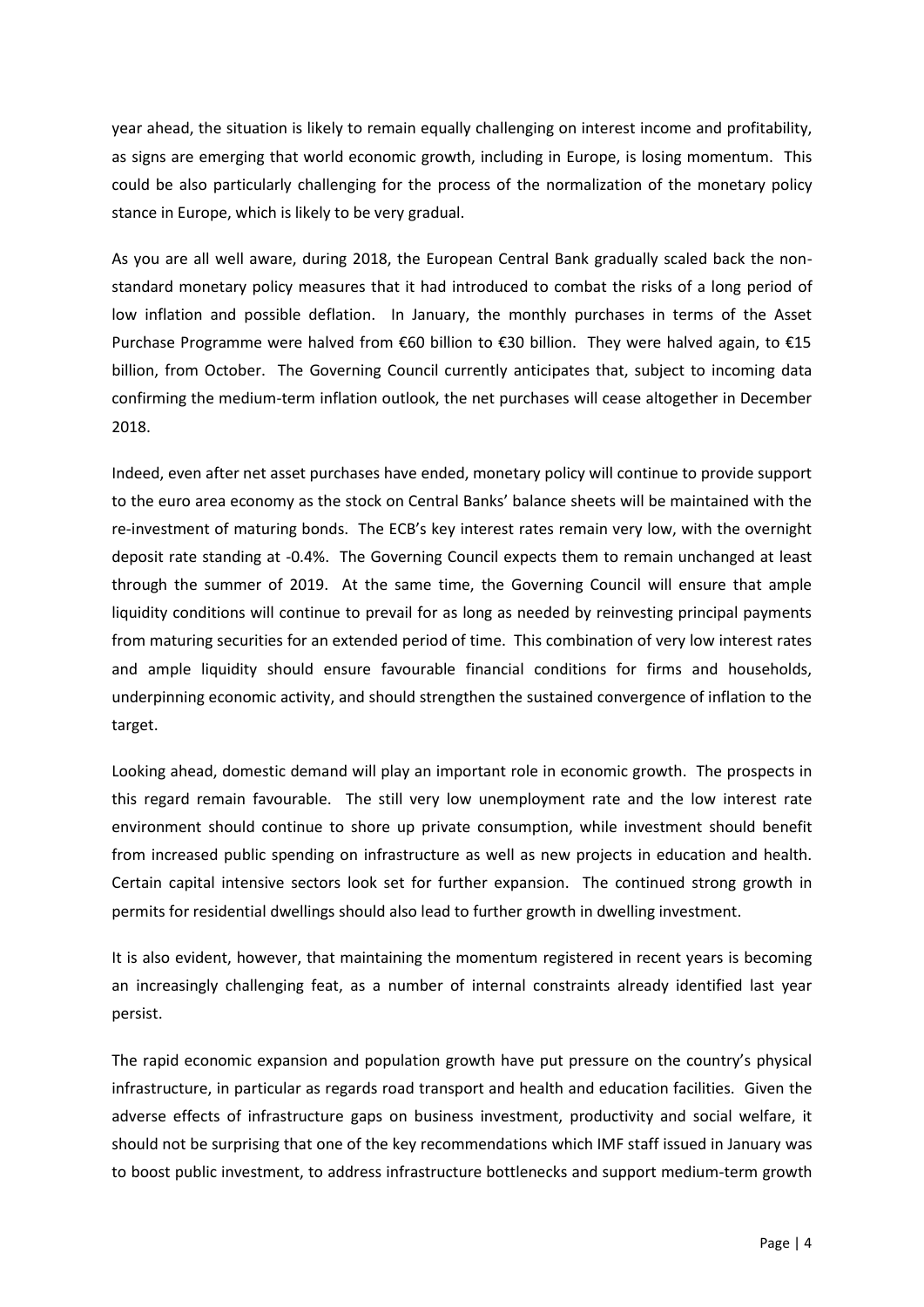in a budget-neutral manner. This need to boost investment in infrastructure was also acknowledged by the European Commission in its assessment of the Stability Programme and National Reform Programme. In this regard, the Government's announcement of a seven-year capital investment programme focusing on the road network is an encouraging step forward. However, given that this additional investment coincides with a booming construction sector and more stringent procedures as regards the utilisation of EU funds, the possibility of slippages should not be overlooked.

The Government's efforts need to be complemented with a better utilisation of savings accumulated by the private sector. The Malta Development Bank can help in this regard, by identifying gaps in the financing of viable projects and partnering with financial intermediaries and other stakeholders to develop financial instruments that can finance them.

Apart from infrastructure bottlenecks, international institutions that monitor the business environment flag other areas that warrant immediate attention. While we have significant reservations on a number of methodological aspects underlying such surveys, we also share the view that in some areas we do need to step up our efforts very considerably. This is notably the case as regards the efficiency of court proceedings. Although the time it takes to resolve court cases has more or less halved since 2010, it is still among the longest in the European Union. Other challenges we need to address concern the length of procedures to set up a business, the low educational attainment level relative to our peers and a limited capacity to innovate. These are essential elements that support investment and productivity. The development of an intelligent online business portal which ties all Government business-related services into a one solid platform should put businesses in a better position to do business. The new legislation in the area of digital innovation provides the legal framework for business to embrace disruptive technologies. The private sector is encouraged to exploit the opportunities that these technologies entail in terms of efficiency gains, adaptability and overcoming labour shortages which remain widespread across sectors and skill levels.

So far we have managed to address these gaps partly through labour activation policies targeting nationals and partly through foreign labour. However, one has to acknowledge that the national working age population is what it is. With the male participation rate already around the euro area average, a better utilisation of the domestic component of the labour supply can only be achieved if more women take up employment or if the labour force works longer. Alternatively, production processes would need to rely on upgraded technology, such as automation and artificial intelligence.

While further gains in the female participation rate are possible, these will likely materialise only gradually, as the participation rate of younger females already exceeds that in the euro area as a whole, while that of older females does not adjust upwards easily, as these tend to have fewer skills and experience or have to care for dependants. Longer hours are probably not compatible with a better quality of life. Technology upgrades through, for example, automation and artificial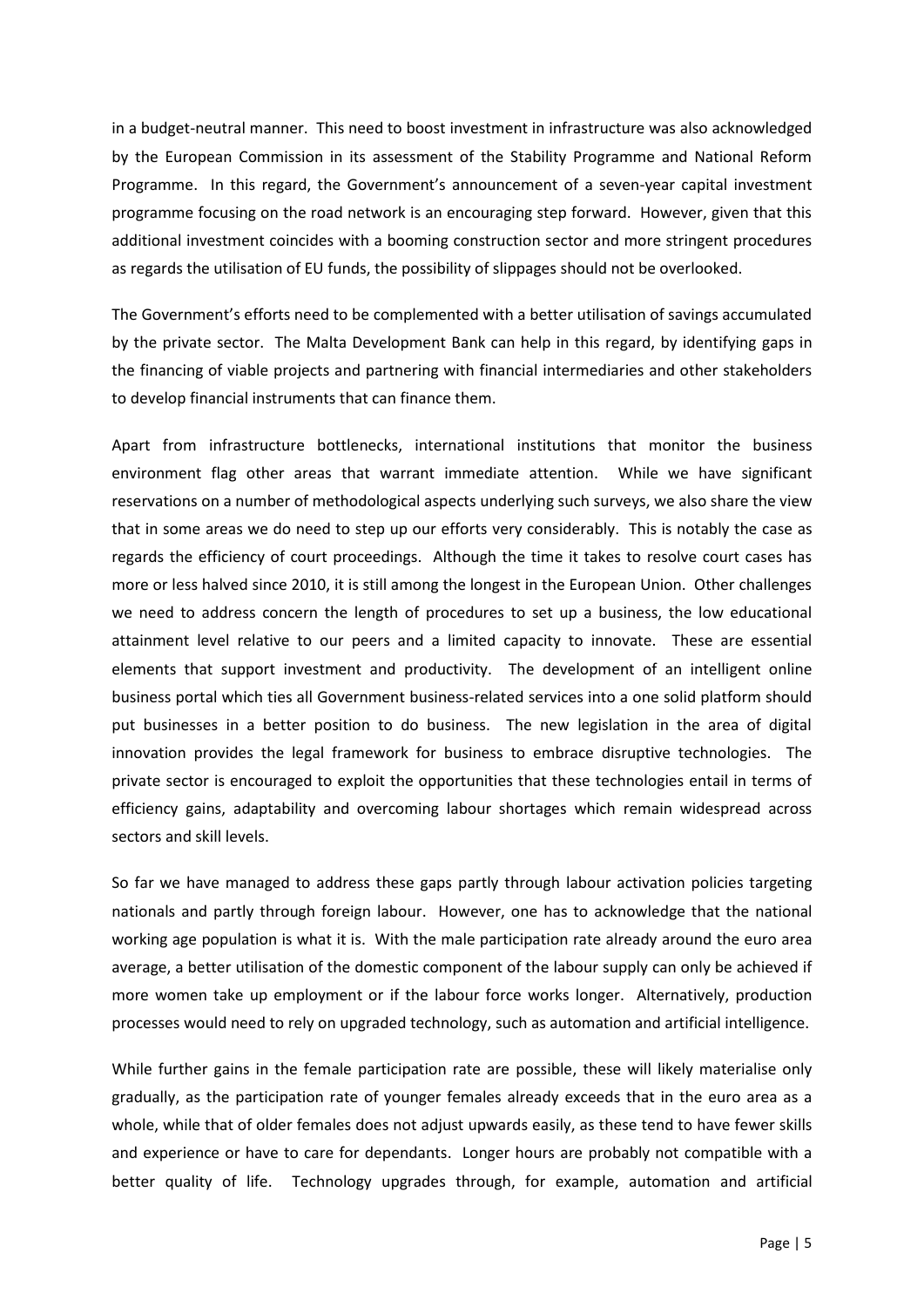intelligence offer a promising avenue, but can be very costly for small firms and also require skills and financing that are not immediately available. Their effectiveness rests on a more active participation in training and re-skilling programmes as well as entrepreneurial willingness to support innovative activities.

The private sector is likely to maintain a high dependence on foreign workers. The latter, however, tend to stay for a relatively short period in Malta, which does not augur well for firms' return on investment in human capital and productivity. It may also put at risk the competitiveness of our exports and job prospects to the extent that wages begin to increase faster than productivity.

From this point of view, there is an urgent need to understand the factors behind the relatively short stay of foreign workers in Malta and devise solutions to this problem. A key factor that has been cited by firms and foreign workers alike is the recent rapid increase in rent in the private market, but there may be other reasons. The recently published White Paper on rent reform puts forward a number of proposals that should enable a better-informed assessment of the rental market in Malta and which seek to offer greater certainty and protection to landlords and tenants. With the public consultation on this subject now completed, we now look forward to the implementation of the proposed measures.

Permit me at this point to note that the Central Bank is itself an employer of specialist foreign staff, thus we also speak on the basis of a direct feel for some of the problems they face. Apart from the already mentioned rents issue, there are other apparently minor but certainly unhelpful matters, ranging from the difficulty of finding school places, opening a bank account and the time consuming effort to get an ID card.

While home ownership in Malta remains among the highest in the EU, it is also evident that the changing fabric of society and economic factors are pushing some segments of the population to resort to the rental market.

The continued rise in house prices reinforces this pattern. According to Eurostat, house prices rose at an annual rate of 5.6% in the first half of this year, following a 5.3% increase last year. The deflated measure has also picked up in the first half of this year. This acceleration suggests that although the issuance of permits for the construction of residential units continues at a brisk pace growth exceeded 30% last year and up to September this year - supply still falls short of the demand for housing.

Continued increases in house prices risk rendering house ownership unaffordable for a wider segment of the population in a country accustomed to a very high rate of home ownership. Moreover, while overall risks to financial stability from real estate remain contained at the current juncture, an extension of recent trends may result in potential macro-financial imbalances.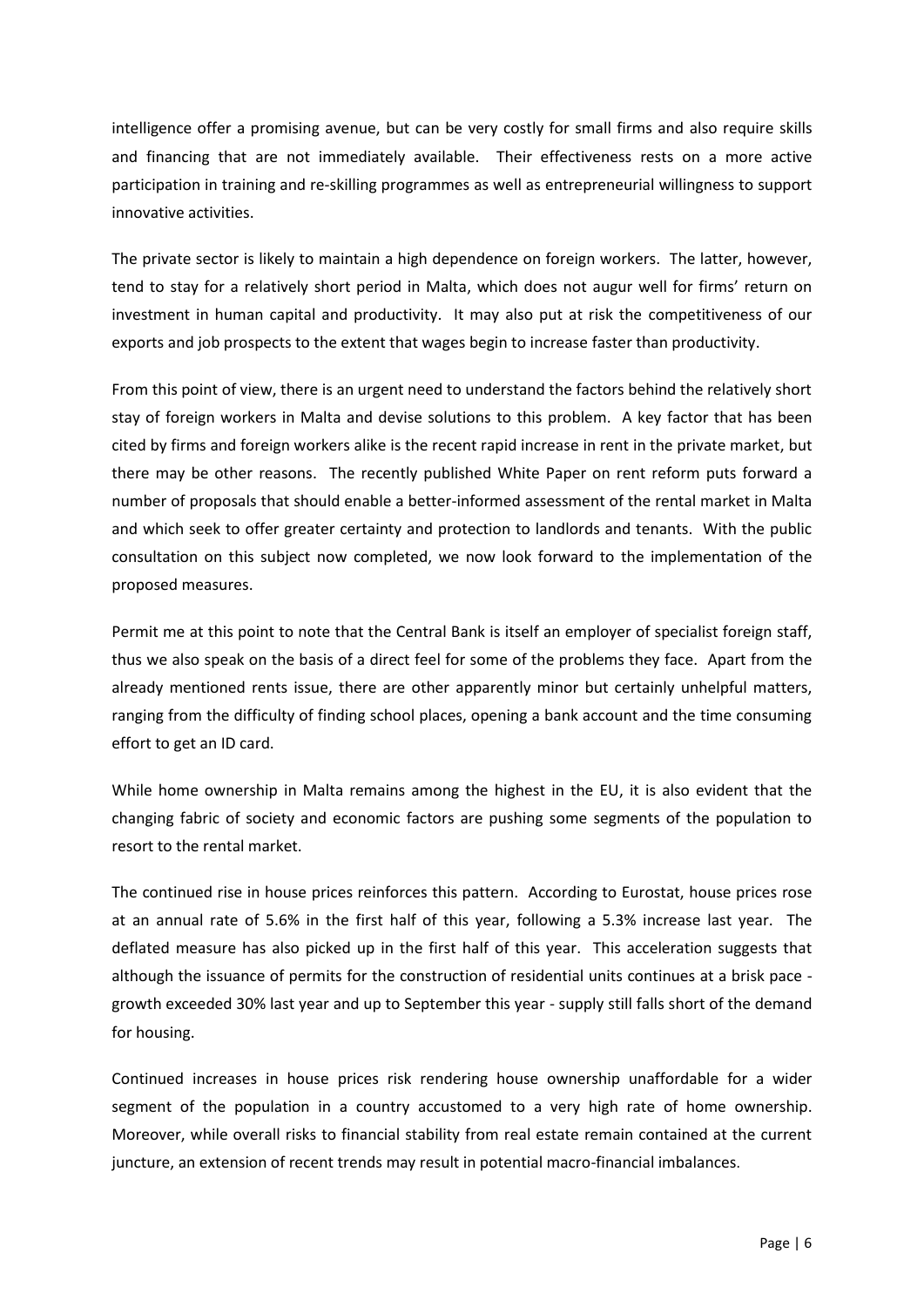## Dear colleagues,

The year 2018 was a milestone date, marking the Central Bank of Malta's fiftieth anniversary of its establishment and also the tenth anniversary of Malta joining the Eurosystem. The latter had coincided with the start of the most-severe financial crisis since the Great Depression. Since then, the regulatory response and reform agenda intensified as authorities struggled to bolster the resilience of financial systems. Ten years on, banks around the globe have raised capital and strengthened their balance sheets. On their part, supranational authorities have gone to great lengths to enhance regulation and be better prepared for the next crisis. Apart from regulatory challenges, the system is still grappling with additional risks stemming from the macro-financial and geopolitical spheres.

Notwithstanding, in Malta, bottom lines remained healthy as banks and other financial institutions managed to record healthier profits in relation to their European peers. By mid-2018, the return on equity and assets of the core domestic banks stood at 7.6% and 0.6%, respectively as against the 6.2% and 0.4% reported by small European banks. But, just like them, domestic financial institutions had to weather headwinds from geopolitical uncertainties which have become more prominent in recent months - most notably Brexit, concerns on Italy's economic fundamentals and their implications for the euro, emerging market contagion, and the rise in trade wars between economic superpowers which many fear will lead to widespread protectionism. This is further compounded by the negative effects of a prolonged low interest rate environment which is increasingly exerting pressures on profitability, particularly to the more traditional business models of our domestic institutions.

On balance, the Central Bank of Malta remains confident that risks to the domestic financial system are contained. Exposures to emerging market economies are low and limited as credit and financial institutions have taken measures to protect their balance sheet from any undue risk. Despite the strong historical ties with the UK, studies carried out by the Central Bank of Malta indicate that the potential direct adverse effects of a 'hard Brexit' on the Maltese economy are deemed to be manageable. The robust economic developments together with the regulatory measures implemented by domestic authorities have contributed to the further decline in credit risk and improving asset quality, with the non-performing loans ratio for the whole banking system falling to just 3.1% and comfortably below the EU average.

Following a contraction phase of four years, lending to non-financial corporates finally turned the corner, increasing by an annual rate of 4.6% in September 2018. This is a welcome sign since it does not only hint that bank disintermediation is normalising, but it also augurs well for monetary policy effectiveness, given that banks are the conduit for its proper functioning. Although such signs are encouraging, we have yet to stimulate more usage of the current liquidity lying idle at the Central Bank. Here, banks play a crucial role in finding new viable business niches.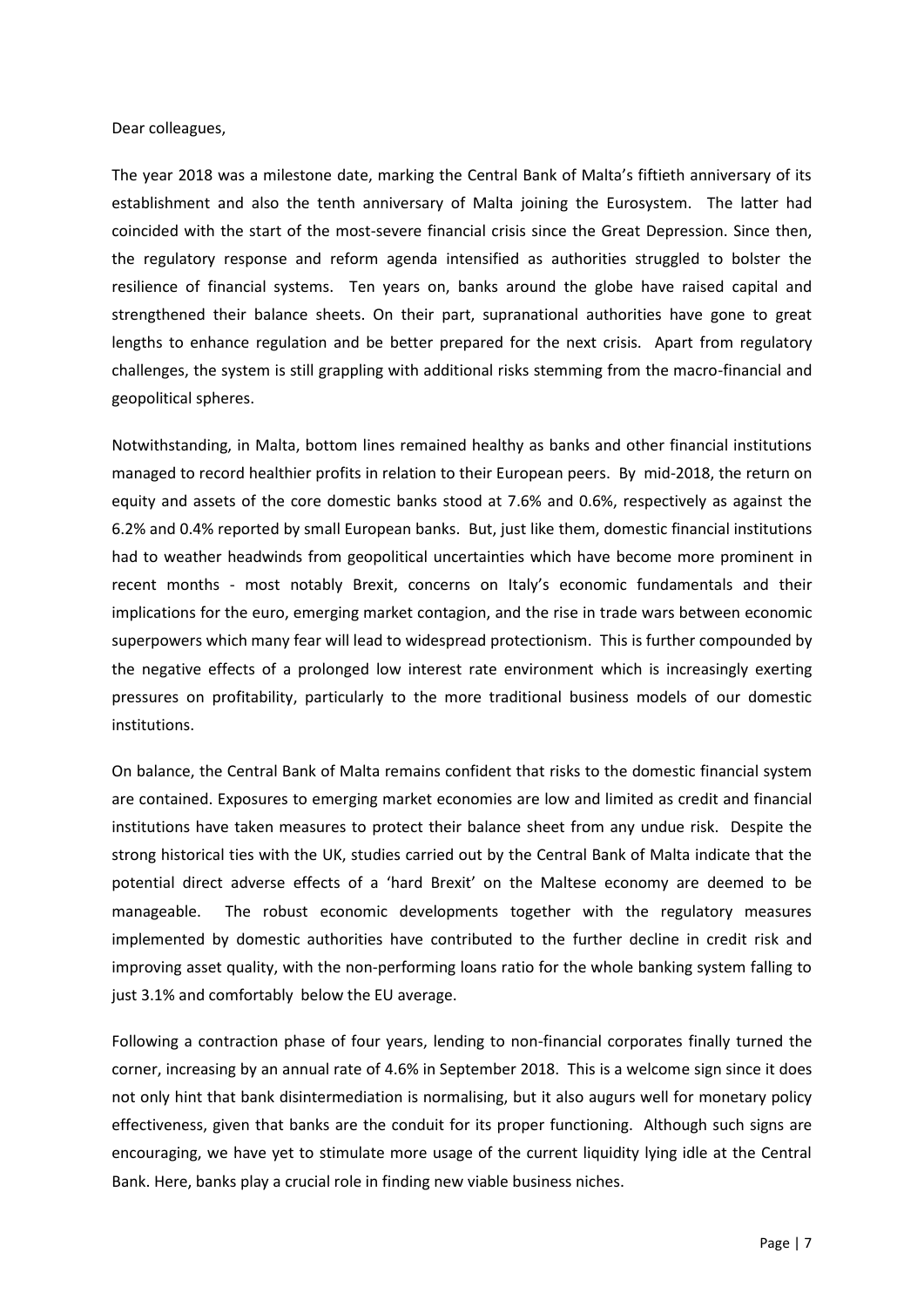Key performance indicators (KPIs) for domestic financial institutions are healthy but we must not become complacent. Vulnerabilities remain. Aggregate KPIs only give one side of the story masking the variability in operational performance at an institutional and sectoral level. The-not-so-distant past has taught us that structural overreliance on real estate poses considerable economic pain in a downturn. Indeed, despite a turnaround in the real estate market since 2014, some banks have not yet fully recovered from past overexposure to this sector. While households' balance sheets remained broadly sound, one also cannot overlook their increasing exposure to this sector. This, in turn, is being reflected in growing concentration in the banks' loan portfolios. The Central Bank of Malta, in consultation with the MFSA through the Joint Financial Stability Board, is taking pro-active steps by introducing borrower-based measures to increase the resilience of both banks and borrowers to such potential threats.

Undoubtedly, from a supervisory perspective, the past two years have been very challenging. Two banks had their licence withdrawn, while another was put under the administration of a competent person. Despite the negativity of such developments, these are in themselves indicative of the fact that Maltese Authorities are actively taking the right measures to protect the sector from inappropriate behaviour. We must constantly bear in mind that from a reputational point of view we are only as strong as our weakest link and that the externalities that each institution transmits to the system, be it big or small, in the periphery or at the core, is always material in a small financial centre such as Malta. Furthermore, such negative externalities may also impact the use of infrastructural gateways that service the industry, without which, the entire financial sector would be isolated.

We all have a role to play. We have to acknowledge that in good times, there is heavy intertemporal discounting of future bad events, with calls for less regulation. This temptation must be resisted. We need a balanced view that is stable and fair, but also sufficiently rigorous and intrusive irrespective of economic cycles. Otherwise regulators will keep being found wanting when the bad times come, adversely affecting many ordinary people and feeding mistrust in authorities. The Central Bank of Malta welcomes the supervisory authorities' commitment to step-up their supervisory intensity as this is crucial for regulation and oversight to keep pace with market developments. Supervision must remain on-going to safeguard the system from moral hazard, while keeping the bar sufficiently high to minimise adverse selection at entry point. Practitioners also have a duty of care to their clients and the financial system as a whole. They play a critical role in safeguarding its integrity.

Christine Lagarde has recently said that while policies had addressed the mistakes that led to the crisis, there is still much more to do as a '*lot of the murkier activities are moving toward the shadow banking sector'.* This risk is also indicated in the most recent *IMF Global Financial Stability Review* as well as the work of the ESRB and ECB related to the non-bank financial sector. The CBM and MFSA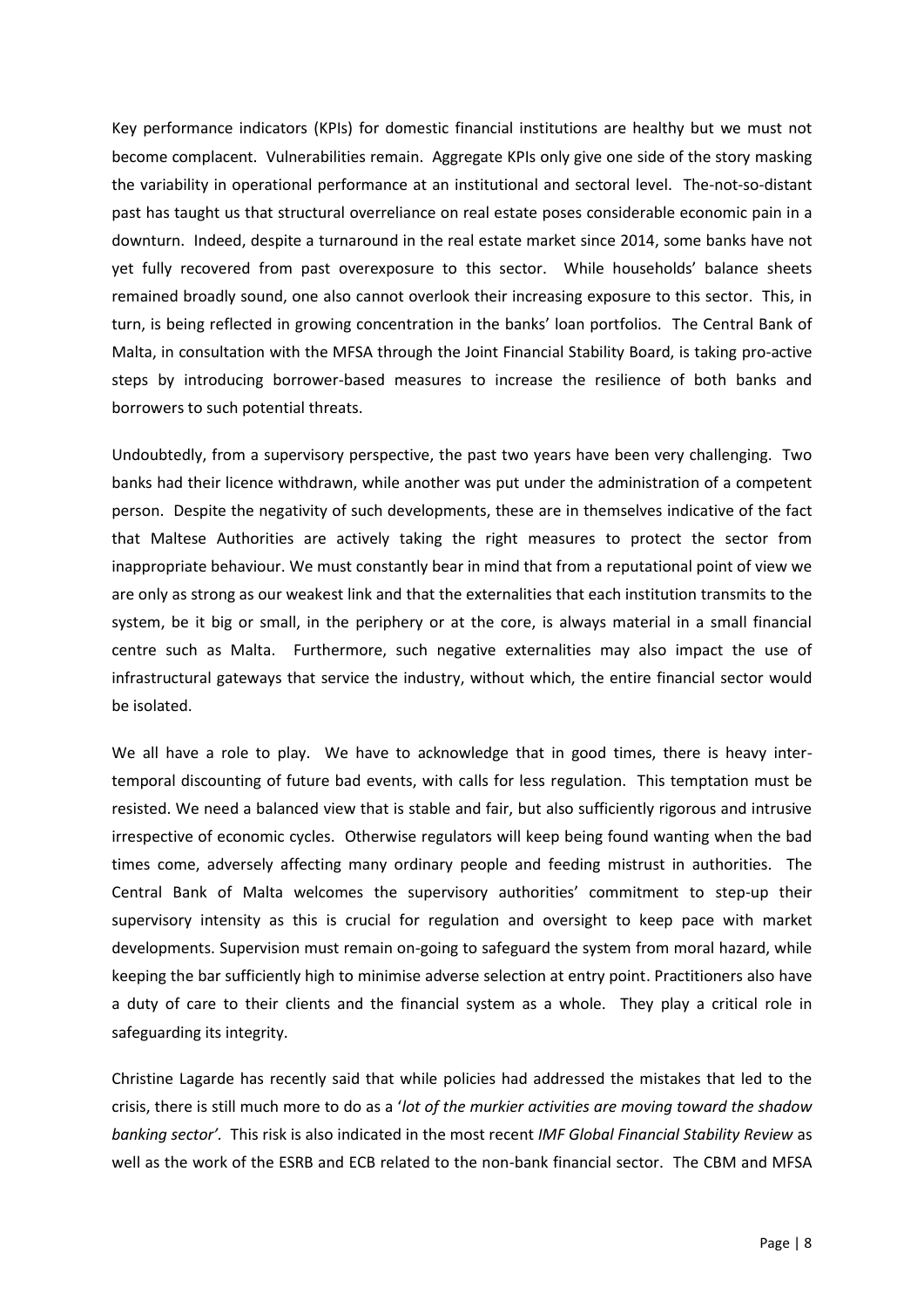participate actively in this work. The domestic non-bank financial sector in Malta is linked with the banking sector through cross shareholdings. These links need to be studied more rigorously, both at a micro and macro level, as well as across sectors. In this regard, regulation and supervision must aim at minimising regulatory arbitrage. Irrespective of the set-up, or technology, institutions transmitting common types of risks should be treated on the same footing.

It is also opportune to formulate a holistic strategy for our financial services sector that takes into account a national risk appetite. One must take stock of the risk/benefit quotient of each subsector, and the lessons learnt thus far, and put it in a long-term context on where to focus going forward.

During the year, at the request of the Maltese Government, Malta underwent an IMF Financial Sector Assessment Programme, which is an in-depth assessment of the financial sector. Furthermore, a comprehensive update of the 2015 National Risk Assessment (NRA) was carried out in 2017 and published earlier this year. It identified potential money laundering and terrorism financing threats and vulnerabilities that present risks to Malta's economic and societal stability. The NRA forms the basis of Malta's National AML/CFT Strategy. In fact, some of the initiatives identified in the NRA are already being implemented.

In addition, a Committee of Experts on the Evaluation of Anti-Money Laundering Measures and the Financing of Terrorism (MONEVYAL) has just ended a rigorous on-site mission to assess Malta's standing with international AML/CFT standards.

The local authorities are eagerly expecting the final results of these evaluations as they represent a standardised global yardstick against which to benchmark our state of play. This will leave a wealth of information for authorities to exploit as they direct efforts into strengthening further the current institutional framework and operations. All stakeholders are encouraged to seize the opportunity to improve the reputation, soundness and resilience of our financial services sector.

Malta is also actively working to embrace blockchain technologies, including virtual assets. 2018 will also be remembered as the year when Malta was propelled to the fore with the introduction of a holistic legislative and regulatory framework for fintech and virtual assets, asserting itself as a digital hub. Such technologies provide the benefits of reducing transaction costs which can be passed on to consumers; greater efficiency, transparency, advancement in KYC capabilities and competition. While these benefits are acknowledged and duly welcomed, one must also be sensitive to the underlying potential risks they might pose as they become more main-stream.

The effective implementation of the new legislation and regulation requires expertise not only in the underlying technology, but also in its legal aspects and all the risks involved, such as cyber risks. The fast technological advancements are also a challenge and staying ahead of the game from a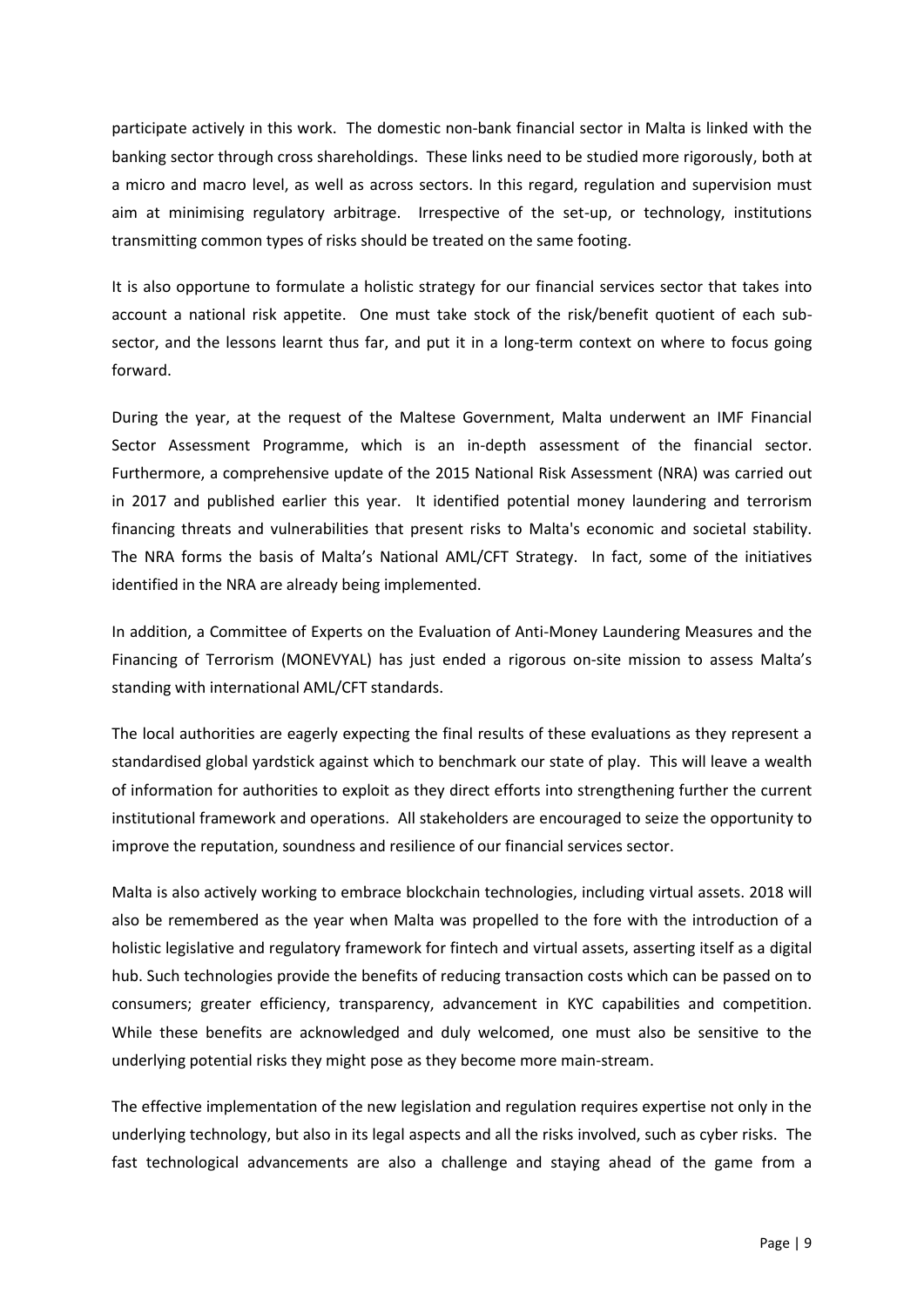regulatory perspective should be given high importance for the successful development in this new field. Thus, while all the legislative initiatives for this new technology to succeed augur well, the authorities need to remain vigilant about the implications for financial stability stemming from the digital economy.

Fast economic growth does not happen without shaking a society's economic, social, cultural, political and institutional equilibria. This 'shaking' is both a condition *and* a consequence of economic acceleration. It is both an effect of economic, social, cultural, political and institutional disruption *and* a cause of economic, social, cultural, political and institutional disruption. This is not a moral judgement; it is a statement of what I believe is a sober understanding of the state of affairs.

In the well-known words of the Foreword to the Second Edition of *Liquid Modernity*, the late Zygmunt Bauman, remarks that "*Forms of modern life may differ in quite a few respects – but what unites them all is precisely their fragility, temporariness, vulnerability and inclination to constant change.*" Bauman's "liquid modernity" is characterised by, I quote him, "*the growing conviction that change is the only permanence, and uncertainty the only certainty. A hundred years ago 'to be modern' meant to chase 'the final state of perfection' -- now it means an infinity of improvement, with no 'final state' in sight and none desired*."

Of course Joseph Schumpeter, almost sixty years before (and he was not the first one), had already emphasised the centrality of the disruptive process of transformation that characterises modern economic reality. He described it as *"…by nature a form or method of economic change and not only never is but never can be stationary.* [...] *The fundamental impulse that sets and keeps* […] (it) *in motion comes from the new consumers' goods, the new methods of production or transportation, the new markets, the new forms of industrial organization* […] (as a) *process of industrial mutation that incessantly revolutionizes the economic structure from within, incessantly destroying the old one, incessantly creating a new one*."

When confronted with this state of affairs – a state of affairs that is admittedly disquieting and unsettling – the worst possible reaction is to retreat into nostalgic denial, and to pretend that we are living in temporary blips of disequilibrium, in exceptional situations, that will at some unspecified point in time revert to a blissful state of economic, social, cultural, political and institutional equilibria. The only reasonable approach is to endeavour tirelessly and to the best of our technical ability to navigate a reality that is complex, characterised by change and prone to crises. If there is no going back, then going forward we can only go forward.

Navigating this reality requires us to be constantly vigilant to the risks involved, a task that requires us to understand reality and to deal with it to best of our technical competences. Change brings with it challenges and opportunities, which challenges and opportunities easily morph into each other, and generate further challenges and opportunities.